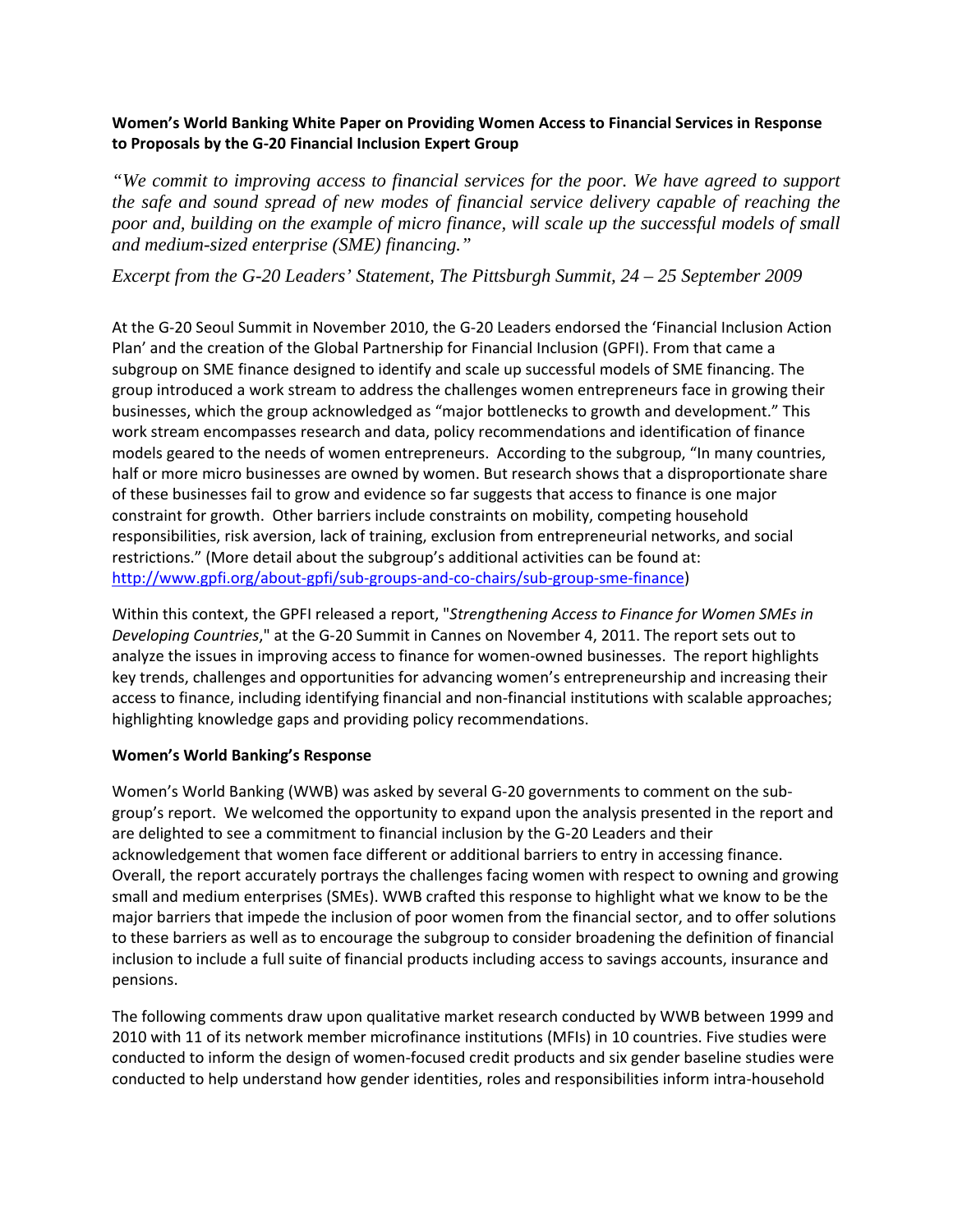resource allocation. The populations studied include former, current and potential borrowers of MFIs. Data is also drawn from quantitative research conducted with several WWB network members.

These studies shed light on the current limitations of microcredit in helping women grow their businesses and yielded salient insight into the ways properly designed and marketed financial services can have a real impact on poor households.

Before addressing specifically the things MFIs can do to better serve women, we must acknowledge that they live and work within cultural constraints that affect their ability to access financial services or grow their businesses. For example:

- Women's earnings are viewed as 'supplemental' to men's, leading to a tendency for women to divert money from their business to household needs, while men can reinvest earnings in their businesses to help them grow.
- WWB finds that while women have entered the productive sphere, men have not correspondingly assumed more of the household responsibilities. Unless women can reduce their domestic responsibilities, their involvement in creating and sustaining a business will not improve their quality of life, and will reduce the potential they may have as leaders and entrepreneurs in their communities and country.
- Mobility constraints lead to women's involvement in predominantly home-based businesses, which are typically in highly competitive sectors and require limited human and investment capital. Businesses are often extensions of household activities, such as sewing, buying and selling goods, running beauty parlors and catering. While these activities have low barriers to entry, they also have limited scalability. Additionally, lack of mobility limits the customers with which women can do business (i.e., selling to neighbors on credit rather than receiving cash) and leaves male household members to buy and sell in the market-place, consequently, allowing men to assume greater control over the business and its profits.
- Reaching women in rural markets presents an additional set of challenges. Research by WWB in Uganda (2009) found that women in rural areas tend to be unpaid laborers on family farms, but

**Women's World Banking** is a global network comprised of 39 leading microfinance institutions from 27 countries. The network members are diverse in geography, size and structure but united in the firm belief that microfinance must remain committed to women as clients, innovators and leaders. WWB works with these institutions to design financial products and services that fulfill women's needs while demonstrating the sustainability and social impact of serving women. By providing innovative approaches that we can replicate and scale we can prove that investing in women directly can be both profitable, "proving the business case," and generate positive social benefits. By investing in women we produce a multiplier effect on the well‐being of their households and communities. WWB works with microfinance institutions to:

- Create innovative financial products including credit, savings and insurance and works with partners to bring these products to scale. We do this through understanding the financial needs of women and then creating products to fit those needs. By designing tailored products and using marketing and delivery techniques not currently used in microfinance, we seek to give women not only access to financial services, but also control over their assets.
- Provide institution‐strengthening services to support microfinance institutions, including gender diversity initiatives, and financial training and support.
- Develop principled, visionary leaders and meritocratic organizations through its Center for Microfinance Leadership; and
- Share knowledge and innovation by providing network members opportunities to exchange best practices with other microfinance leaders.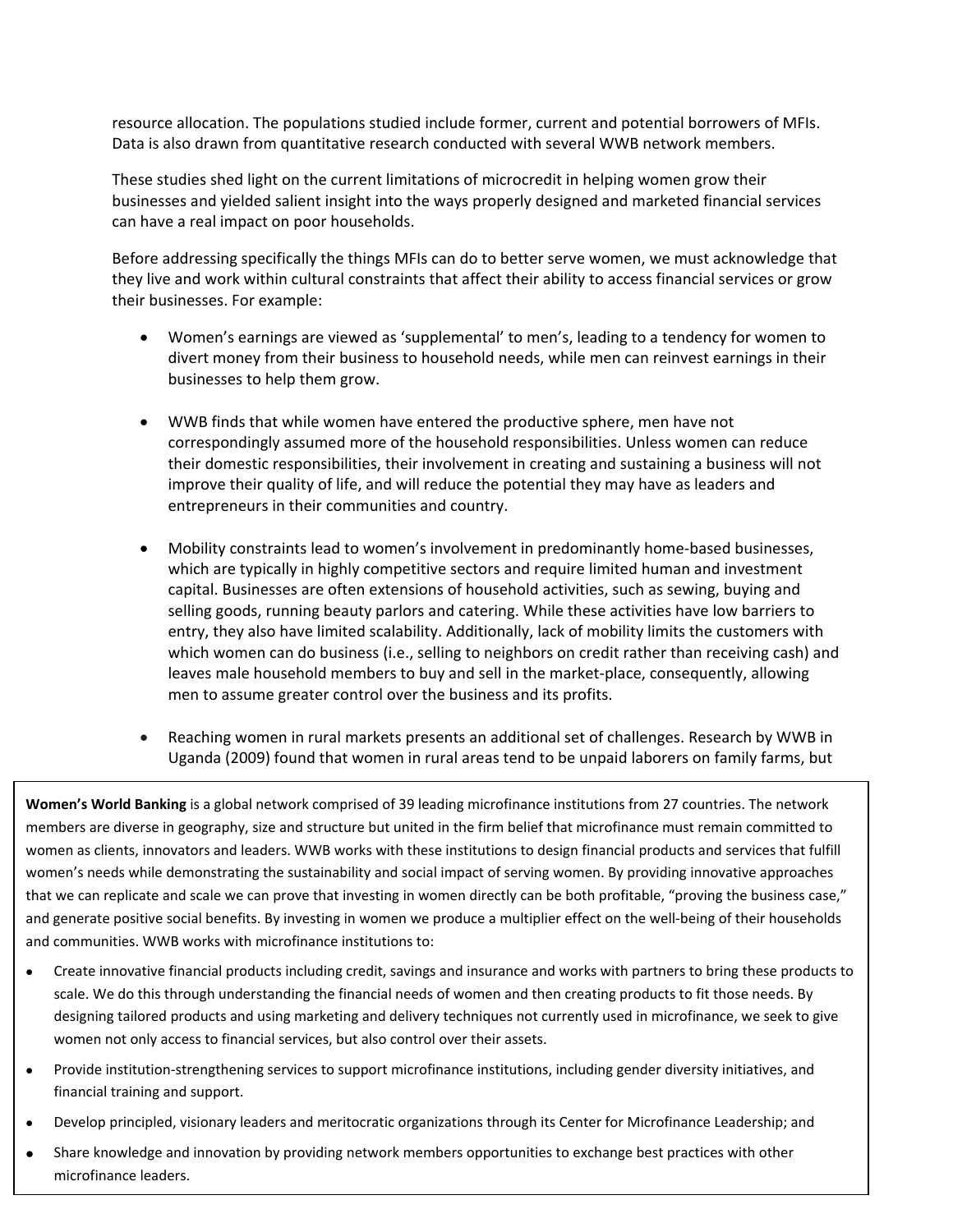also engage in their own small scale income‐generating activities. However, these activities are viewed as supplemental and financial institutions often reach out to rural markets only through male-dominated agricultural co-operatives that leave women farmers ignored and unserved.

Based on what we have learned during the past decade on how to best tailor products to meet the needs of women, we offer 9 suggestions to financial institutions interested in increasing access to finance for poor and low‐income women.

### *Respecting what women value*

# **1. Time: Acknowledge constraints on women's time and mobility**

Time spent at a bank branch is time women spend away from their businesses and household duties; the responsibilities of childcare and maintaining a household already significantly limit the time women have to devote to their businesses. Time spent banking, whether in a group meeting or transacting at a branch only exacerbates this burden.

Institutions can better serve women by keeping group meetings shorter or less frequent and by making experiences at the branch more efficient so clients spend less time in line to make a deposit or loan payment. Household duties or cultural constraints may also limit women's mobility. Microfinance has been effective in some markets because of its ability to go to clients. Institutions understand that serving women often means providing services in their communities and homes.

Mobile phone technology and other alternative delivery channels (ADCs) have the potential to go further in giving women greater control over their financial futures by giving them direct access to financial services. Additionally, ADCs can allow MFIs to reach more remote markets that may otherwise be too costly or difficult to serve. Further research is required to fully understand how technology can be used to benefit women's access to financial services.

# **2. Confidentiality: Give women the choice of who they want involved in financial transactions**

Our research has found that members of a household do not necessarily share all information on finances. Confidentiality is therefore a product attribute greatly valued by women. In fact, this element is important

even in highly co-operative households, as men and women often have different financial priorities and, it is often in women's best interest not to share the amount they have saved with their husbands. For this reason, for example, plastic debit cards are preferred to pass books that show activity and balances.

# **WWB Gender Research**

WWB has been a pioneer in the field of gender‐focused research. WWB's recommendations in this paper are largely informed by this industry‐leading research.

### **Product Design Research**

- Kenya Women Finance Trust (Kenya, 2000)
- The Gambia Women's Finance Association (The Gambia, 2003)
- Kashf Foundation (Pakistan, 2004)
- Ujjivan Financial Services (India, 2007)
- Uganda Finance Trust (Uganda, 2008)

### **Gender Baseline Studies**

- Banco ADOPEM (Dominican Republic, 2002)
- Association Al Amana (Morocco, 2003)
- MI‐BOSPO (Bosnia and Herzegovina, 2006)
- Microfund for Women (Jordan, 2006)
- Kashf Foundation (Pakistan, 2008)
- Enda inter‐arabe (Tunisia, 2009)

### **Quantitative Studies**

- Shakti Foundation (Bangladesh, 1999)
- Uganda Finance Trust (Uganda, 2000)
- CMM Medellin (Colombia, 1999)
- FMMB Bogota (Colombia, 1999)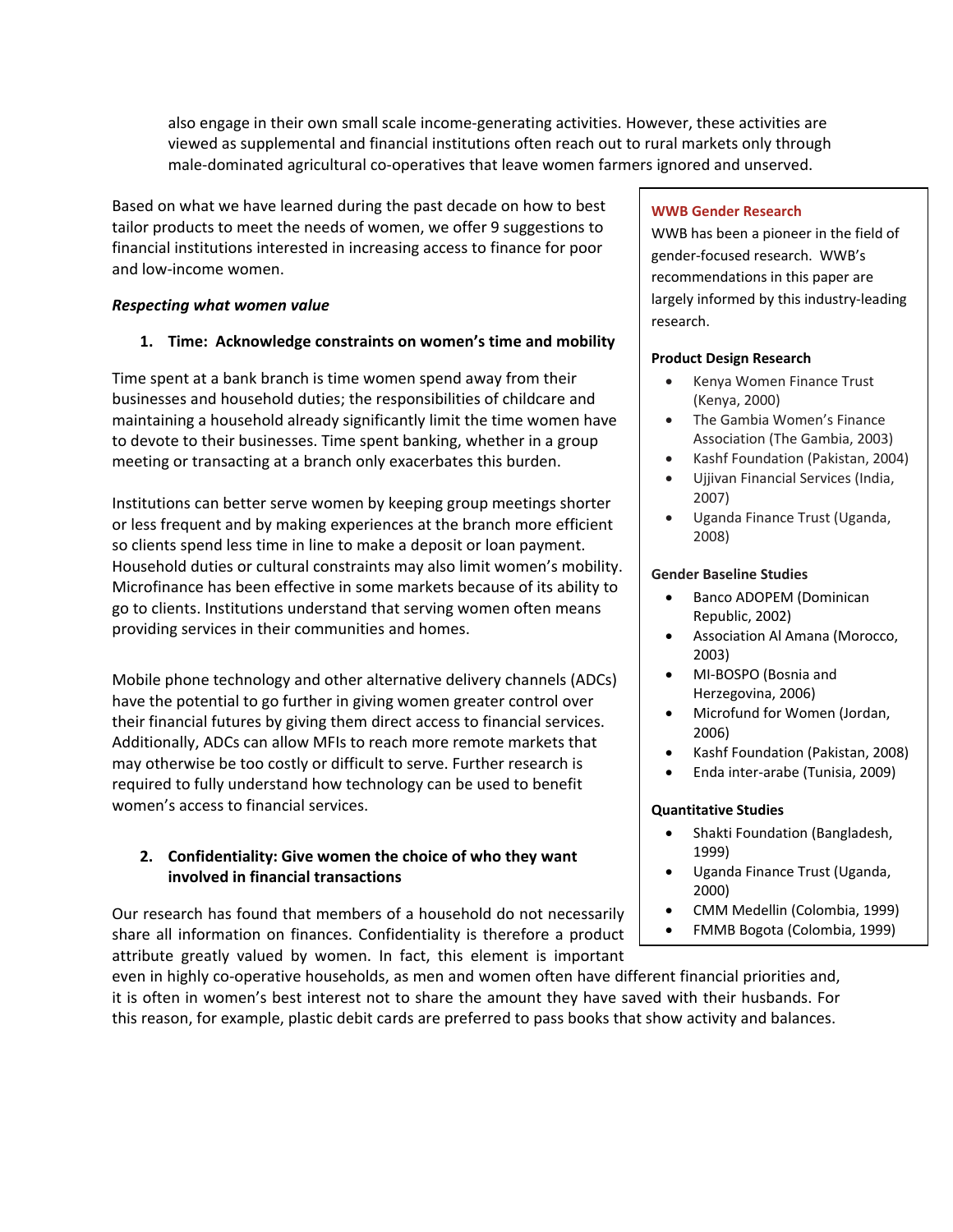# *Product Design*

# **3. Accommodate all levels of literacy in product design and marketing**

Lower levels of education and literacy can present barriers for clients if the products and documentation are not clearly explained. WWB research shows that women value transparency, require more information and tend to take longer to make a decision about financial services than men.

Institutions within the WWB network have been successful in creating campaigns that use pictures and illustrations to explain the purpose of the account, and designing visual worksheets that help clients choose the amount and frequency of deposits. Simplifying forms and explanations can help empower clients.

# **4. Documentation and collateral requirements: Be sensitive to the fact that requirements for documentation and collateral may exclude women**

One of the challenges of including women in appraisal‐based individual lending is adapting loan requirements to make it accessible to women. Many institutions still require collateral, such as a property title, to which women often do not have access, or they require a co‐guarantor. The WWB methodology, for example, requires a co‐guarantor, usually a fellow business person, as most microentrepreneurs do not know salaried employees. This was appropriate in many countries, but in some, such as Pakistan, women found it quite difficult because most fellow entrepreneurs were men and it was hard to ask them to co-guarantee their loan.

In other cases the barrier is of cost – clients may pay signatories, such as salaried employees or members of the local council; requiring a photo means a client has to pay a photographer to come to the village.

Rural women also face a greater barrier when collateral is required, as a land title is the preferred form of collateral by lenders. In Uganda, women own just seven percent of land, though they provide a majority of agricultural labor. Additionally, it is acceptable for a husband's family to take possession of assets after he dies, potentially leaving his spouse without any land, housing or livestock.

### **Why Women and Microfinance?**

The initial motivation for microfinance roughly 30 years ago was, to a great extent, gender neutral. The pioneering MFIs sought to provide credit to poor entrepreneurs who had no assets to pledge as collateral and, consequently, were denied access to capital by the formal banking sector. It quickly emerged, however, that women entrepreneurs invested the profits from their businesses in ways that would have a longer‐lasting, more profound impact on the lives of their families and communities. The woman entrepreneur as the gateway to household security became a fundamental premise of the microfinance business model and the success of micro finance as a poverty alleviation tool.

# **Helping Women Build a Financial Safety Net**

Microfinance is about much more than credit, and has the capacity to help more than entrepreneurs. WWB's research confirms that the key economic priorities for poor women, to a far greater extent than for men, continue to be health care, the education of their children, and housing. All MFI clients, but particularly women, seek a safe place to save the assets they have created and the means to protect them from catastrophic loss. WWB helps MFIs move away from a strictly credit‐led approach toward providing a broader array of financial products and services, including savings and insurance, that help the poor build financial safety nets. The key to success for the MFIs of the future will be offering financial products and services that are designed to meet clients' needs, motivations and desires.

MFIs can work with clients to help them identify appropriate guarantors. Understanding women's access to resources and their cultural constraints is important to avoid excluding them.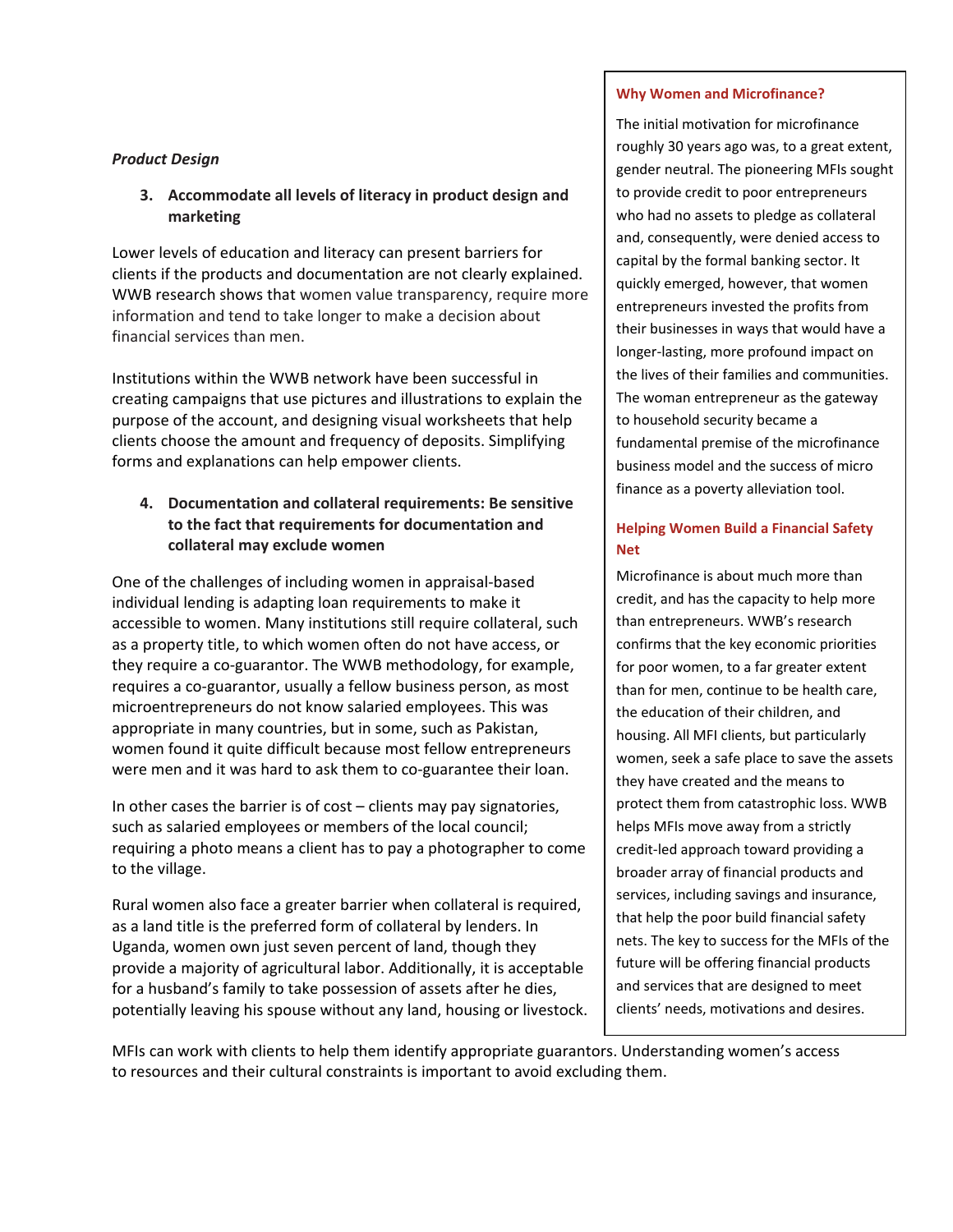### **5. Loan size: Give women access to a range of loan sizes and structures**

In the early 2000s, WWB introduced appraisal‐based individual lending practices into nine microfinance institutions that had previously practiced group lending. Each MFI wanted to offer a product that would allow its clients to grow and would allow the financial institution to enhance its organizational capability and competitiveness. However, WWB found that few women met individual lending criteria and only a small percentage of group lending borrowers had microbusinesses capable of supporting the type of individual loans commonly considered to be best practice<sup>1</sup> which requires that a business generate sufficient profit to pay the majority of household expenses and re-invest in the business. WWB found that a notable 'glass ceiling' existed in the informal economy.

Research has shown that two segments clearly exist among MFI clients. The 'income generation' segment is typified by borrowers with income-generating activities that are most often home-based, with seasonal income and sales based on credit rather than cash. Women entrepreneurs dominate this segment. The second segment is what WWB calls the 'microenterprise' segment, where one business generates the majority of income for the household. These businesses are often located outside of the home, sales are based on cash, and revenues tend to be less subject to seasonality. Male entrepreneurs tend to dominate the microenterprise segment.



#### **Asymmetry in Gender Composition By Business Profitability**

There are many reasons for this stratification including those previously mentioned – time constraints, lower education levels and literacy rates, and the perception that women's income generating activities are secondary or supplemental to men's. Women tend to grow their businesses horizontally by investing in a number of income‐generating activities, rather than expanding a single business, in order to diversify risk and ensure steady cash flow throughout the year. This diversification allows women to take advantage of seasonal opportunities, but limits the growth of any single business.

One way to better serve women with credit products might be a hybrid product that includes a guarantor system and characteristics of individual assessment by loan officers. For example, women entrepreneurs would benefit from a product in between the Grameen group lending approach, commonly found in South Asia, and the individual appraisal‐based lending used to support growth‐ oriented microbusinesses. This product would require less robust financial performance from the business and would have less onerous guarantee requirements than the IPC model. Such a product

  $1$  As defined by the appraisal-based cash-flow methodology that requires low collateral. This methodology was championed by Internationale Projekt Consult GmbH (IPC) throughout Latin America in the 1990s.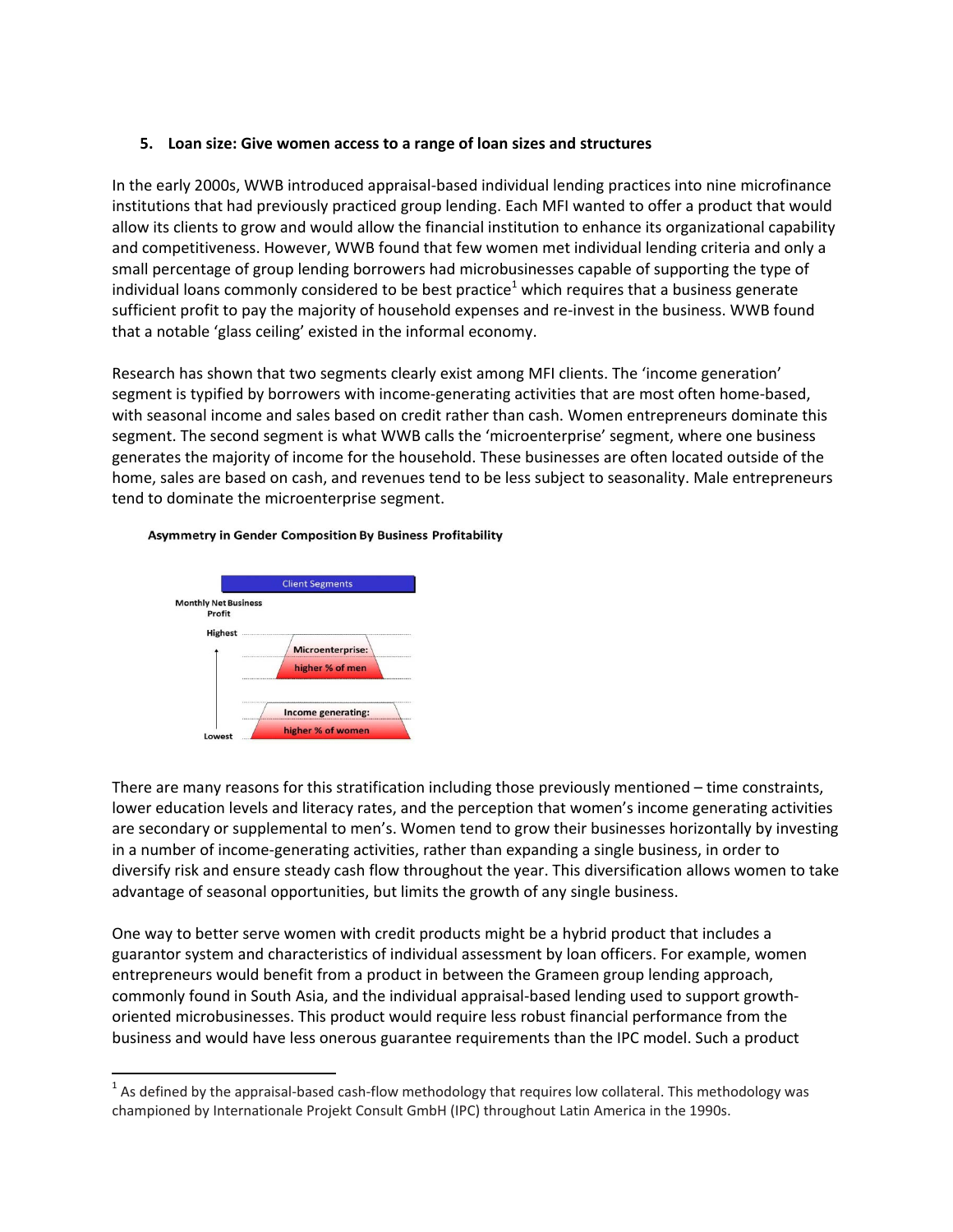could draw from the Latin American Solidarity Group model in which a group of five borrowers meets only once a loan cycle, an individual loan appraisal is conducted and the group is only held accountable for the loan in cases of extreme default. A hybrid could also include a system in which two women co‐ guarantee each other.

Similarly, providers could develop a bridge product in between a microloan and SME loan. WWB's work with Diamond Bank in Nigeria showed that many women's businesses were misclassified as SME and were being denied loans because they did not satisfy the SME requirements, when in fact the businesses were actually large microenterprises that would have easily fulfilled microcredit requirements.

# *Accounting for Cultural Norms*

# **6. Tailor marketing strategies to reach women**

There is a sector-wide need to orient lending institutions, particularly those focused on SME clients, to better target and serve women. Marketing is a critical part of maintaining client focus. As Women's World Banking develops and scales products, we remain committed to learning about our clients' needs through market research before designing a product and using marketing materials to inform, educate and empower them.

This effort involves gathering intelligence on the specific needs and motivations of women and refining lending policies and procedures to address them, aligning the organization through re‐branding exercises and staff incentive systems, embedding gender sensitization training in staff recruitment and development programs, and building marketing department capabilities.

Women's World Banking embeds marketing in every product introduction to ensure that products reach women clients. For institutions targeting the women's market, customer-centric marketing strategies that reflect an understanding of the unique needs, behaviors and motivations of women are essential. This includes reaching women in the places they frequent – schools, churches, or in rural areas using cooperatives to reach women. Often word‐of‐mouth is the most effective technique, and refer‐a‐friend programs have proven to be successful.

# **7. Branding: Create a brand position that honors women**

As mentioned previously, women are often viewed and identify themselves as, the caregiver of the family. WWB has found that for many low-income women, success in life is associated with providing their children with a proper education and owning a house. Growing a business is not identified as a primary or secondary measure of success, but often as a means to an end.

Successful branding campaigns have the power to change not only the way women see themselves but also the ability to shift cultural attitudes about the roles of women and girls. Using testimonials of successful business women are powerful role models and can help men learn to respect women's contributions.

### **8. Institutional Culture: Ensure gender positive interactions**

To truly serve women well, institutions must:

 Ensure conversations with clients are gender sensitive, and that credit officers understand the range of constraints that women face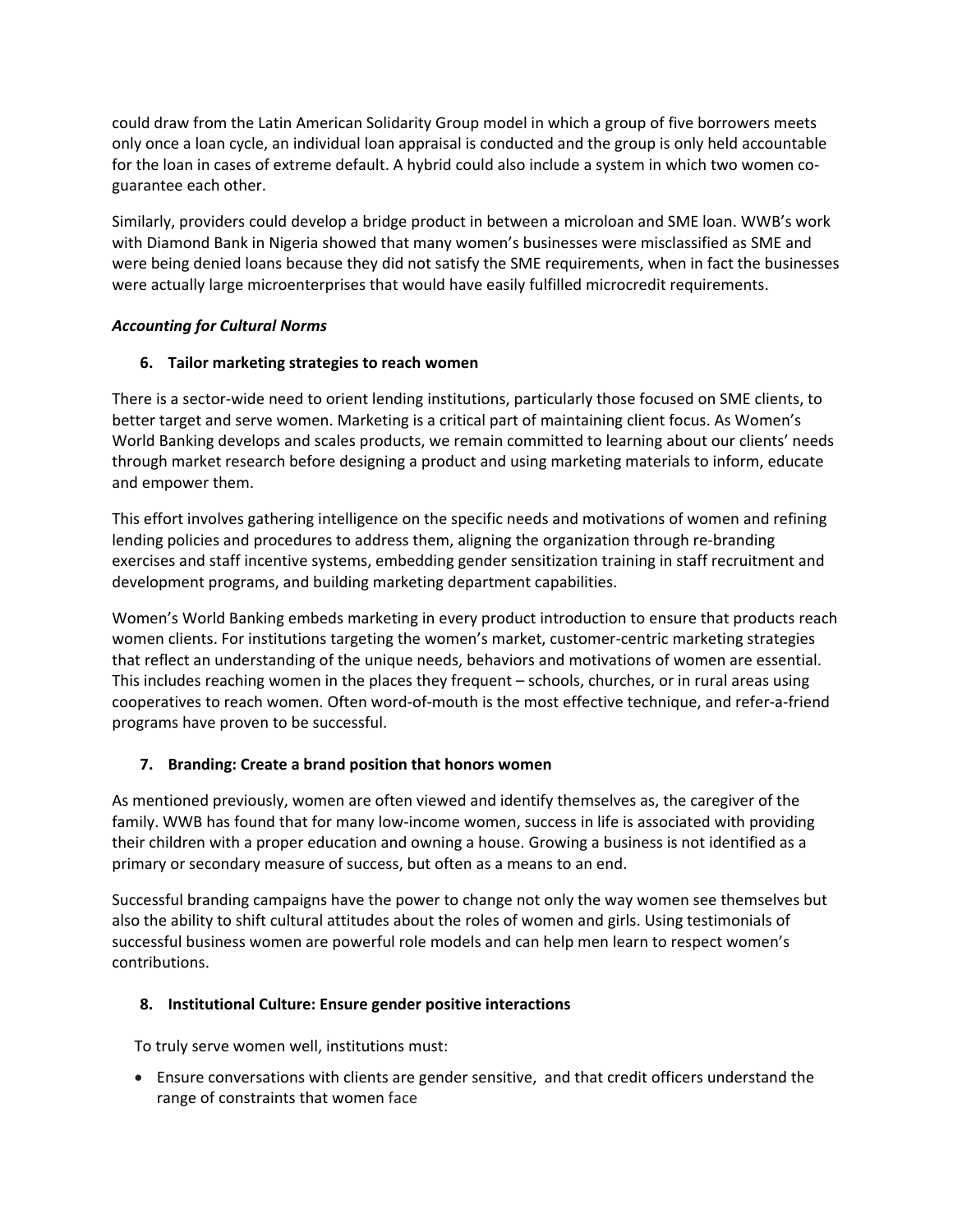- Avoid use of pejoratives when speaking to clients (e.g., mamasita)
- Take time and provide clear explanations of products and services
	- o Staff must be friendly as women tend to be nervous first‐time buyers
- Provide a woman-friendly branch experience
	- o Women value access to bathrooms, seats and a child‐friendly environment
- Acknowledge cultural barriers in conservative societies (e.g., Pakistan)
	- o Consider providing female credit officer for female clients

Gender sensitization is of the utmost importance and employee incentives must be aligned with providing women access to financial services; employees may have similar mental models as clients in terms of the appropriate role of women.

- In Jordan, WWB saw that some credit officers were more stringent in rationing the loan amount to women because they did not believe women were as capable of running a business as men
- In Pakistan, WWB conducted employee focus groups and found that male loan officers believed women should have 'permission' from their husbands to have loans and for the most part did not think women should use loans

#### **One note on measuring women's access to finance**

Recent efforts in the microfinance industry to increase the inclusion of social performance into MFIs' management, reporting and evaluation systems have not yet focused specifically on indicators that demonstrate impact on women. With some exceptions, most MFIs track the sex of the loan applicants or savings account holders. From this, it is possible to report on product use patterns by sex, as well as retention and repayment rates. This data is useful for marketing departments as they create strategies and tactics to target specific segments of customers. A second tier of gender‐based indicators that require additional information from clients and therefore require modification to data gathering methods already in place, require commitment from the institution's leadership to implement, but can yield great insight into impact.

For example, simply tracking number of women clients leaves out some vital information. In some markets, women have had difficulty keeping the loans they obtain for their own ventures. In 2006, 60% of Kashf Foundation (Pakistan) borrowers, all of whom were women, self‐ reported giving the loan they received to a male household member. The real percentage of women passing on loans is likely to be even higher. However, some women reported that once the male's business had been established, after four to five loan cycles, they were then allowed to use the loan for their own income‐ generating activities.

### **Moving Beyond Credit**

### **9. Offer a full suite of financial products**

For the past 30 years microfinance has been a credit focused industry and few organizations were allowed by regulation to offer savings products. However, as more MFIs are becoming regulated institutions, there is an opportunity to help customers build financial stability in their lives by offering savings accounts, insurance and pension products.

Savings products: WWB's research shows that women are the primary savers in most households. Women are concerned with being able to absorb lifecycle needs, such as paying for children's education and health-related emergencies. For financial institutions to successfully reach low-income women clients, providing a safe place to save is as important as offering credit. Women have legitimacy as savers, even in conservative cultures, thus savings products have enormous potential to help women achieve economic security for their families. Women value products that allow them to save more efficiently. For example, a number of WWB network members are implementing programmed savings